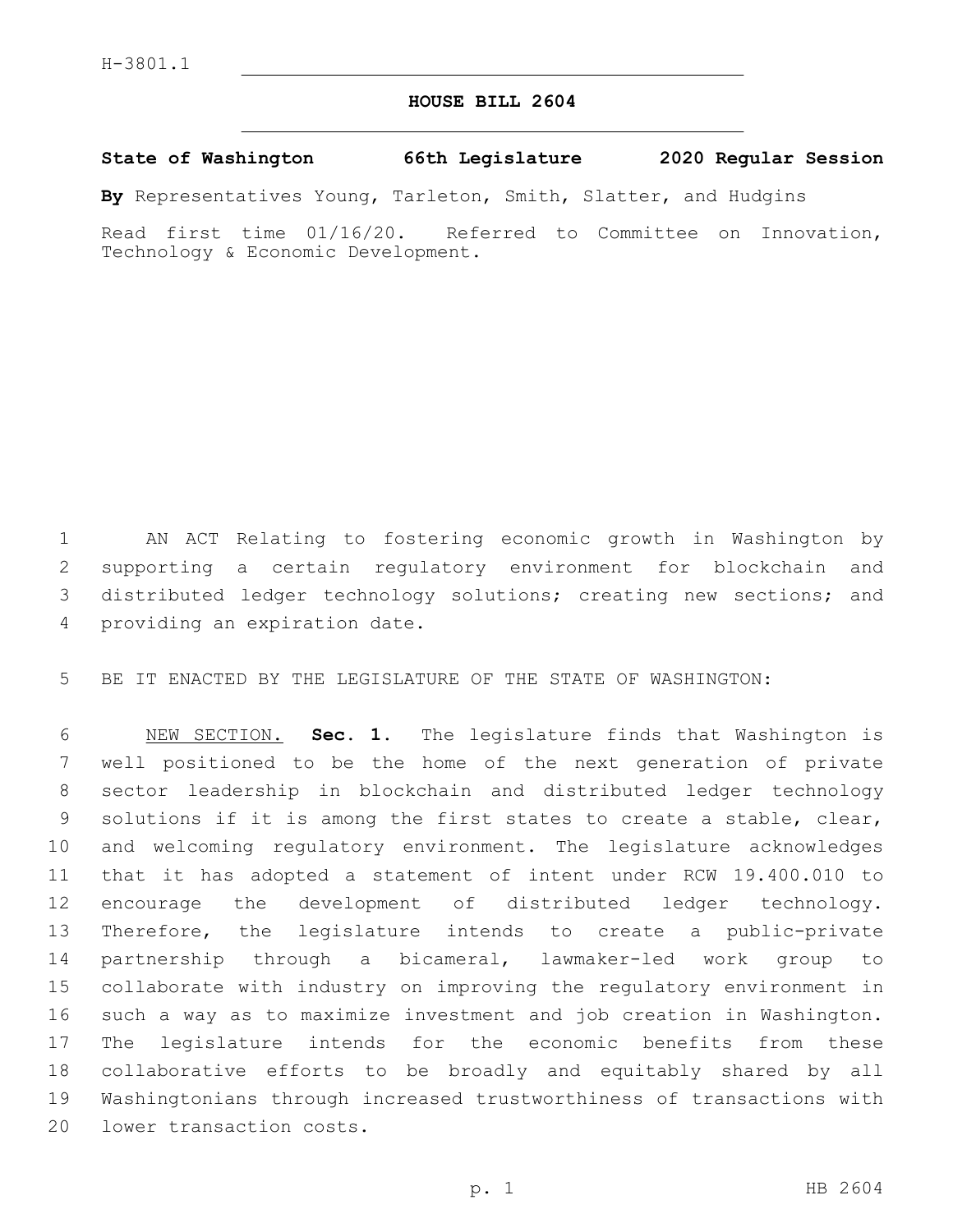NEW SECTION. **Sec. 2.** (1) Subject to the availability of amounts appropriated for this specific purpose, the Washington blockchain work group is established. The purpose of the work group is to promote economic development, and the development of a stronger information technology sector workforce, through developing policy recommendations to improve state and local regulatory certainty for blockchain and distributed ledger technology solutions in both the private and public sector in Washington.

(2) The work group is composed of the following members:

 (a) Two senators from each of the two largest caucuses of the 11 senate, appointed by the leader of each respective caucus; and

 (b) Two representatives from each of the two largest caucuses of 13 the house of representatives, appointed by the leader of each 14 respective caucus.

 (3) The work group must convene an advisory group to provide information, assistance, and input to the work group in its development of policy recommendations as described in subsection (1) of this section. The chair of the work group must appoint a business or trade association representative to the advisory group from each 20 of the following industry sectors:

- 21 (a) Application development;
- (b) Blockchain-as-a-service;22
- 23 (c) Health care;
- 24 (d) Exchanges and investing;
- (e) Energy;25
- 26 (f) Identity and privacy;
- 27 (g) Cryptographic accounting;
- 28 (h) Supply chain and logistics;
- 29 (i) Telecommunications; and
- 30 (j) Manufacturing and maintenance.

 (4) A majority of the work group members constitutes a quorum. If a member has not been designated for a position set forth in this section, that position may not be counted for the purpose of 34 determining a quorum.

 (5) The work group must hold its inaugural meeting by August 1, 2020. The work group must elect a chair from among its members at the inaugural meeting. The election of the chair must be by a majority vote of the work group members who are present at the inaugural meeting. The chair of the work group is responsible for arranging subsequent meetings and developing meeting agendas.